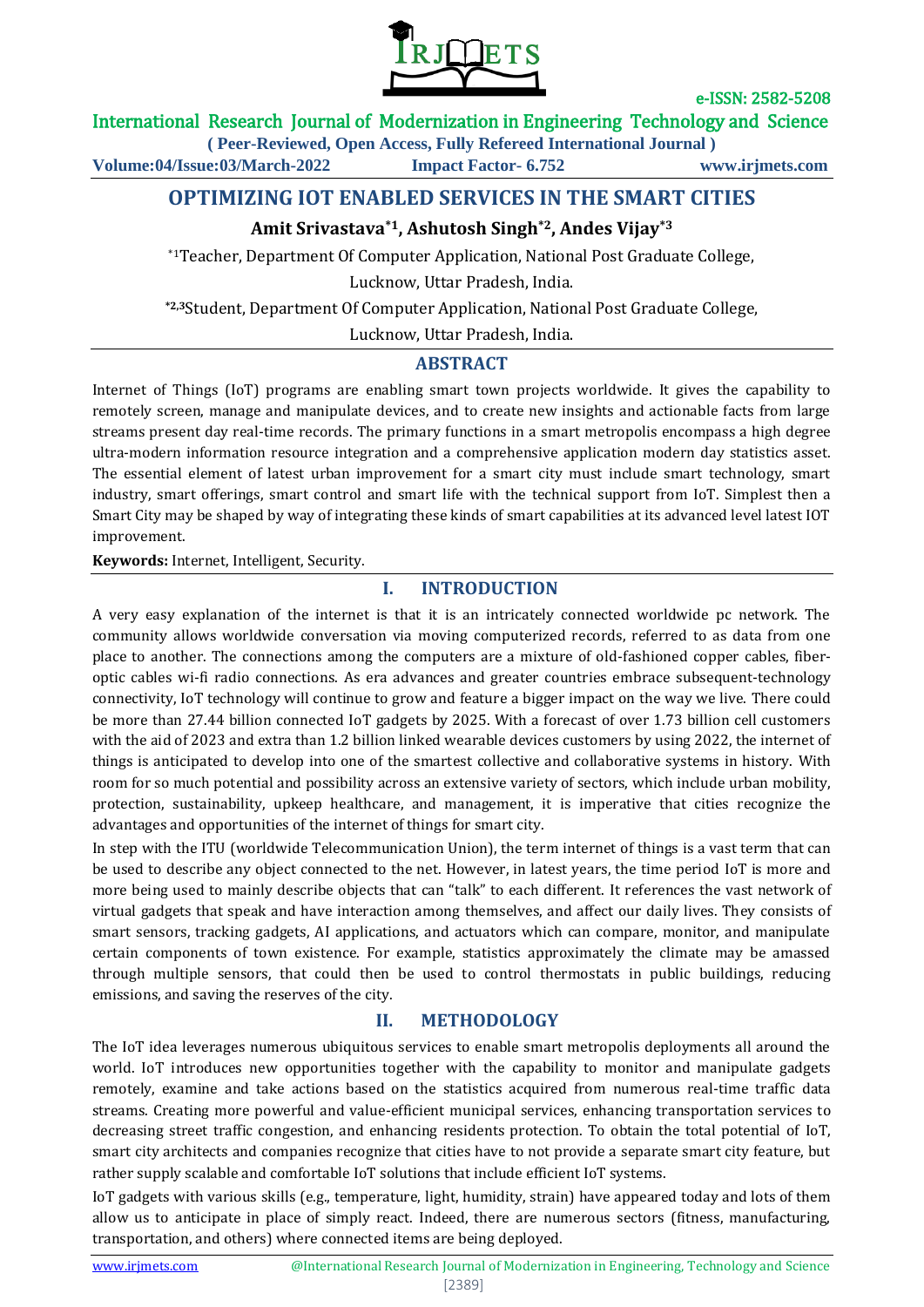

# International Research Journal of Modernization in Engineering Technology and Science

**( Peer-Reviewed, Open Access, Fully Refereed International Journal )**

**Volume:04/Issue:03/March-2022 Impact Factor- 6.752 www.irjmets.com**

## **Applications Of IoT in Smart Cities**

Some of the applications handled by the IoT in the smart city project are given below:

### **Environmental tracking**

WSNS technique, examine, and disseminate information gathered from a couple of environments.



The numerous parameters measured through sensors are:

- Water degree for lakes, etc.
- Fuel awareness in the environment for towns, laboratories, and deposits.
- Moisture content in the soil and other characteristics.
- Inclination for static systems (e.g., bridges, dams).
- Position adjustments (e.g., for landslides).
- Lights conditions either as part of combined sensing or standalone (e.g., to locate intrusions in darkish locations).
- Infrared radiation for warmth (fireplace) or animal detection.

#### **Waste management**

Waste management is now an increasing problem of the city living. One essential characteristic in waste control is environmental sustainability. A primary benefit of world IoT infrastructures is that they provide us with the ability to accumulate statistics and, in addition assist in enhancing powerful control for various troubles. Nowadays, the garbage-truck desires to pick-up all garbage cans even when they're empty. By using IoT devices inside the garbage can, these devices could be related to the computing server using considered one of LPWAN technologies. The computing server can acquire the records and optimize the way to garbage-collection is accomplished through the garbage vans.

#### **Smart Electricity**

Smart technology uses new technologies that integrate intelligent and automated controls, an advanced statistical control software system, and effective communication between power resources and consumers, to build an automated and distributed power transmission network.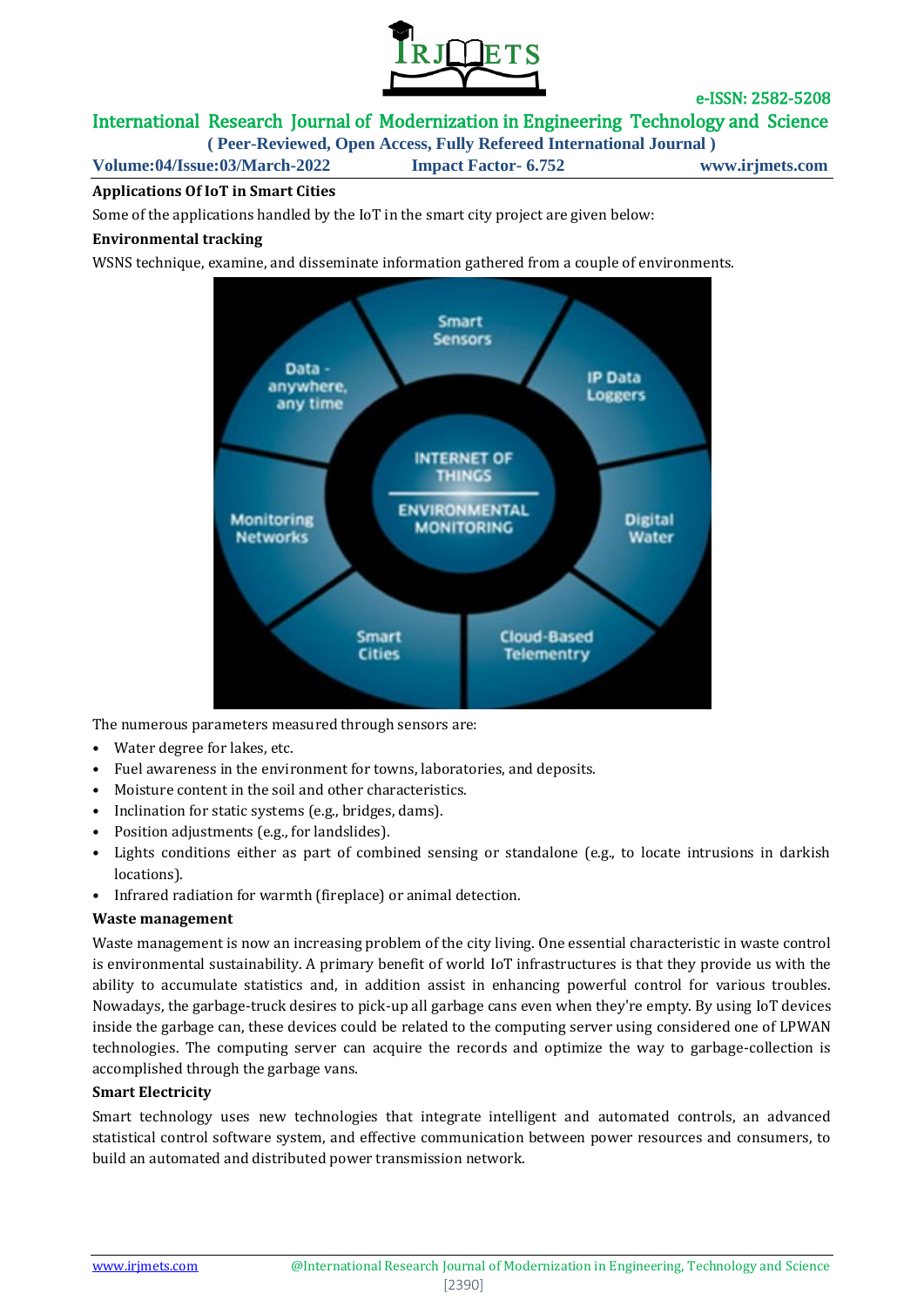

## International Research Journal of Modernization in Engineering Technology and Science

**( Peer-Reviewed, Open Access, Fully Refereed International Journal ) Volume:04/Issue:03/March-2022 Impact Factor- 6.752 www.irjmets.com**



Planted as an infrastructural for hearing and transmitting information on an intelligent grid, the IoT era, when used in the power network, will play a major role in cost-effective power generation, distribution, transmission and power consumption.

## **III. ANALYSIS**

IoT will include a large list of things that should be useful. Otherwise, everything will produce content that can be returned by any authorized user regardless of location. To achieve this goal, practical guidelines must be used to address this.

## **Security issues**

IoT security is a major challenge for the sustainability and competitiveness of organizations and management. The United States Federal exchange Fee (FTC) mentioned in the record that the planned deployment of IoT technology will open up various security and privacy issues for IoT customers and whether they want to be properly managed or resolved. For many of these important IoT systems, the use of incorrect or malicious data can have very serious consequences. Common security solutions such as authentication, privacy, and statistical integrity are essential for IoT gadgets, networks, and packages. If IoT gadgets have sufficient memory and processing power, existing security protocols and algorithms may be appropriate, however due to the useful resources of IoT devices, these existing security solutions have a high value for IoT gadgets.

Data confidentiality, integrity and authentication: Many IoT software scenarios require excessive data protection, including data confidentiality and information integrity. This requirement can be resolved by encryption. Data encryption algorithms are divided into categories:

(1) Symmetric encryption algorithms, once

(2) Public key encryption algorithms.

The latter uses large resources which makes it difficult to use them with limited power and electrical equipment.

#### **Trust Management**

We want to develop and implement trust management systems in the IoT. Indeed, in most cases, the community relies on the cooperation of all nodes. The vulnerability of a single node can have serious consequences for a complete network. Indeed, if an attacker succeeds in compromising or uploading one or more items within the network, the attacker may provide false or inaccurate data, which may ultimately affect the collaboration of the nodes, the true solution and the result given at the very end. user. Therefore, the integrity of all nodes is important in ensuring the delivery of public services in an efficient and reliable manner.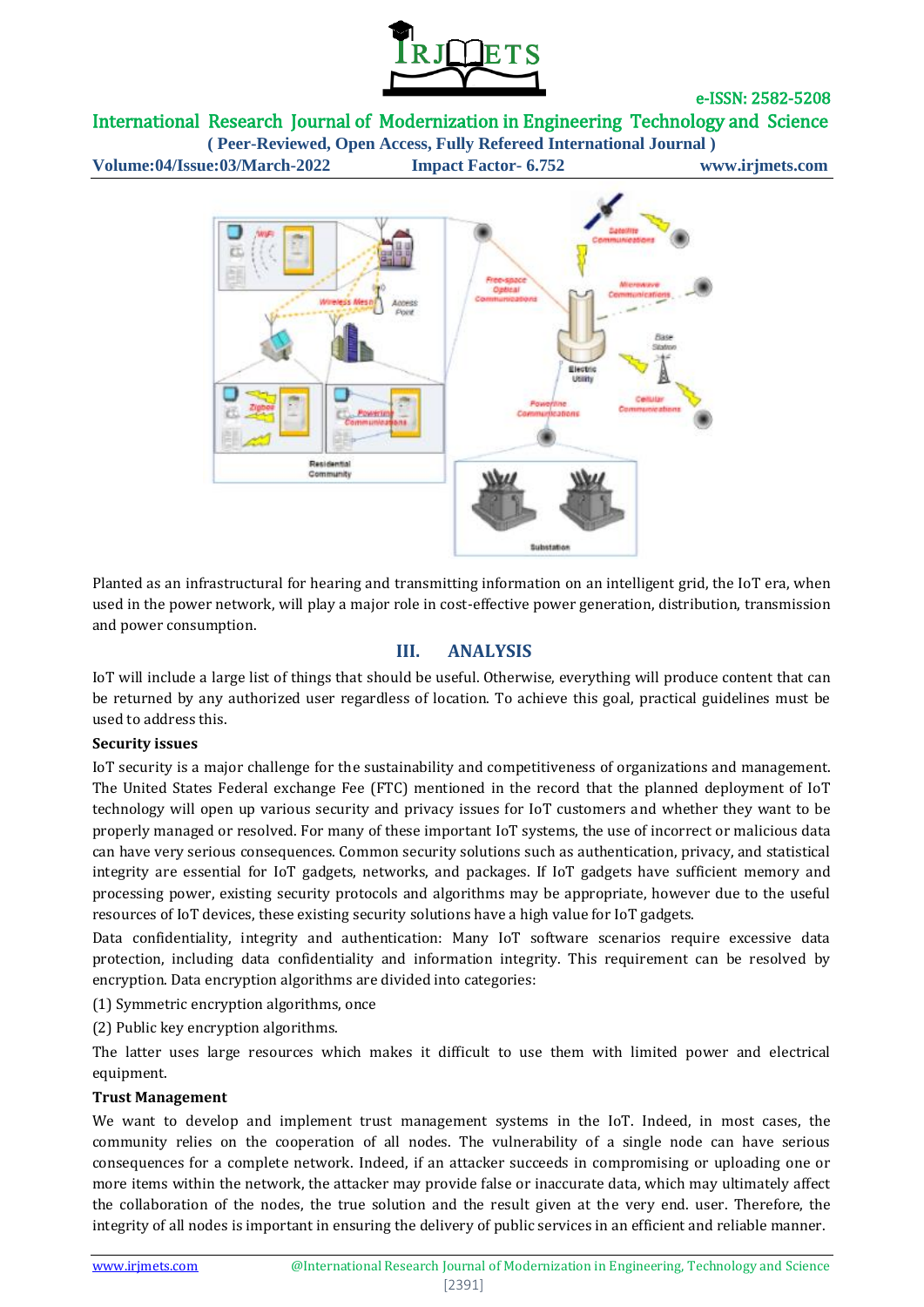

# International Research Journal of Modernization in Engineering Technology and Science

**( Peer-Reviewed, Open Access, Fully Refereed International Journal ) Volume:04/Issue:03/March-2022 Impact Factor- 6.752 www.irjmets.com**

### **Big Data Management**

As we have said before, a smart city is widely predicted by communication technology. Therefore, because the scope of devices is growing rapidly, the smart city is becoming the source of the vast amount of data that is often known as big data that is identified with the help of certain symbols that when linked to smart cities, we note:

- Capacity: A large range of gadgets continuously generates large amounts of information.
- Speed: Information for most applications is created and used in real time or near real time. For example, traffic data should be used in real time to inform users and guide them.
- Diversity: There are more than one type of gadget, parts of different applications that may be talking about multiple protocols that produce a few different data. Effective use, integration and integration of these specialized types of data can improve applications with more than one application and:
- Facilitate decision-making to improve customer service.
- Visualize and simulate times and cases of use.
- To model for new conditions of use.
- Risk and disaster risk management.

As in any other period, wise cities have their desired conditions. large amounts of communication made using technologies such as RFID are at risk of theft. improvements should be made to smart cities that are resistant to burglary. Since all of our personal belongings will be linked to the general public while enforcing smart cities, there will be a question about privacy and security for hackers in addition, the cost of setting up smart cities is very high. only with proper planning and proper use of equipment will we get benefits from it rather than risks. With the rapid growth of technology, older jobs with simpler jobs are at risk. there may be a threat of increased unemployment due to the introduction of smart cities.

IoT represents the best way to make the big city smarter. Indeed, the IoT can perform in a few cases and track the thunderstorm of a building by winning operations, monitoring the environment eg, overflow of fuel, water level in ponds or ground moisture, waste management, smart parking, lowering CO2 feet, or independence. using. Achieving such goals requires a special range of connected objects. Indeed, the number of connected gadgets is growing exponentially and its mileage is expected to be 65 billion connected devices could be used in smart cities by 2025. However, this excess will open up a lot of risks and privacy issues. In this work, we introduced the IoT framework within the context of smart cities, and discussed how it can adorn city intelligence. We also identified the weaknesses and risks associated with IoT deployment and acquisition in a smart city environment.

## **IV. CONCLUSION**

IoT has unlimited power. With high throughput big data, and artificial intelligence can transform our urban environments into intelligent, sustainable, and efficient environments. The secret to success in all fields, from health care to manufacturing, as well as from transportation to education, is the shared use of knowledge. By collecting data and implementing practical solutions, our wise cities of the next generation will be smarter than ever.

## **V. REFERENCES**

- [1] Rida Khatoun and Sherali Zeadally. Smart cities: concepts, architectures, research Opportunities. Communications of the ACM, 59(8):46–57, 2016.
- [2] Gartner Says By 2020, More Than Half of Major New Business Processes and Systems Will Incorporate Some Element of the Internet of Things. Technical report,Gartner, Inc, 2016.
- [3] Jayavardhana Gubbi, Rajkumar Buyya, Slaven Marusic, and Marimuthu Palaniswami. Internet of things (IoT): A vision, architectural elements, and future directions. Future generation Computer Systems, 29(7):1645 – 1660, 2013.
- [4] Coordination And Support Action for Global RFID-related Activities and Standardisation: RFID and the Inclusive Model for the Internet of Things. Technical report, CASAGRAS, 2009.
- [5] Luigi Atzori, Antonio Iera, and Giacomo Morabito. The internet of things: A survey. Computer networks, 54(15):2787–2805, 2010.